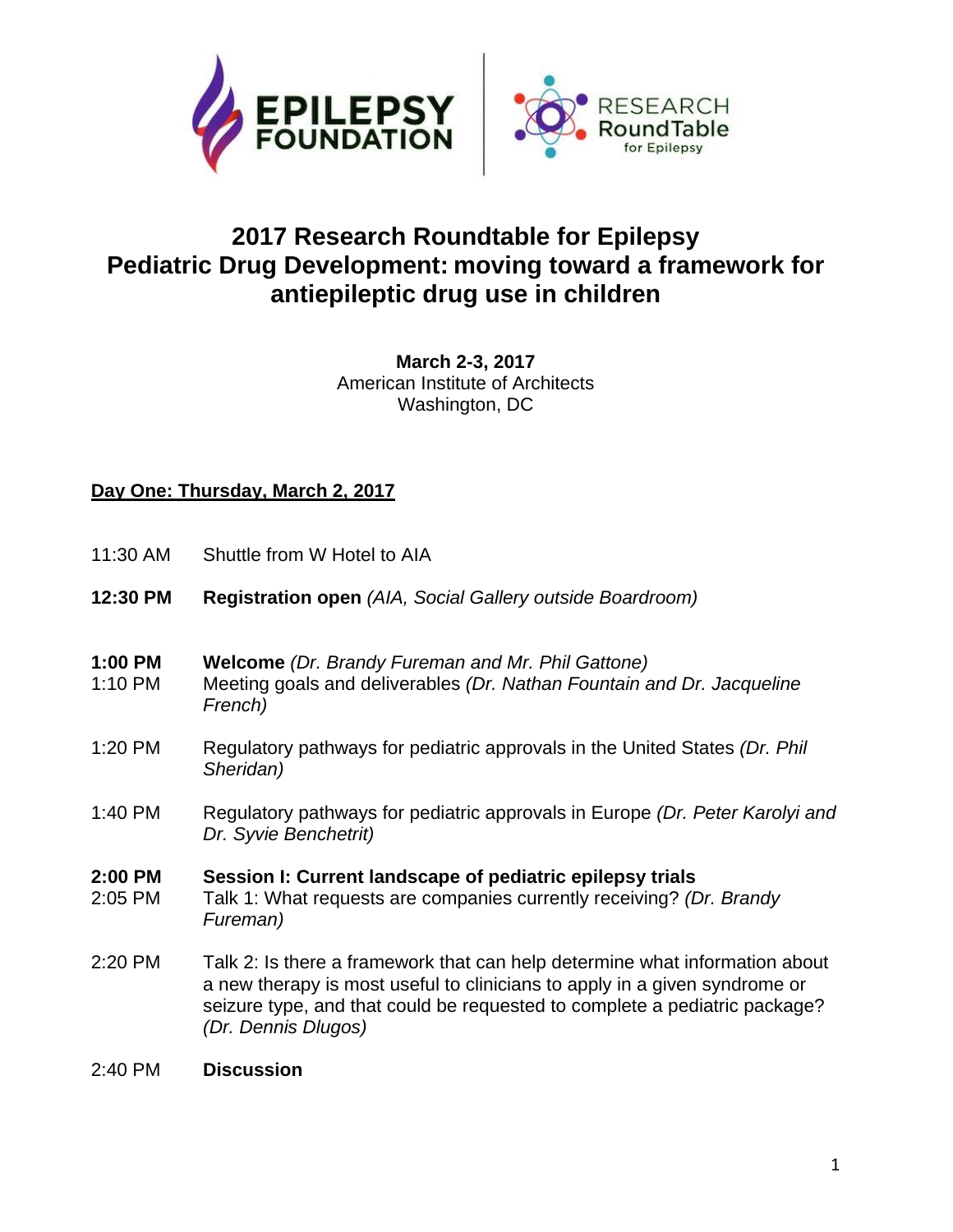



# **Day One: Thursday, March 2, 2017 (continued)**

| 3:10 PM | Session II: At what age can syndromes and seizure types be<br>diagnosed?                                                                    |
|---------|---------------------------------------------------------------------------------------------------------------------------------------------|
| 3:10 PM | Talk 3: Focal Seizures and primary generalized tonic clonic seizures (Dr.<br>Kelly Knupp)                                                   |
| 3:30 PM | Panel 1 discussion (Panelists: Dr. Elaine Wirrell, Dr. Dennis Dlugos, Dr.<br>Alexis Arzimanoglou, Dr. Elizabeth Garofalo, Dr. Allen Hauser) |
| 3:55 PM | <b>Break</b>                                                                                                                                |
| 4:10 PM | Talk 4: Lennox-Gastaut Syndrome and Dravet Syndrome (Dr. Alexis<br>Arzimanoglou)                                                            |
| 4:30 PM | Panel 2 discussion (Panelists: Dr. Eric Marsh, Dr. Kelly Knupp, Dr. Elizabeth<br>Thiele, Dr. Martina Bebin)                                 |
| 5:00 PM | Open discussion                                                                                                                             |
| 5:25 PM | <b>End of Day One</b> (Shuttle returning to W Hotel)                                                                                        |
| 6:00 PM | <b>Reception</b> (W Hotel, Altitude Foyer and POV Terrace)                                                                                  |
| 7:00 PM | Dinner (W Hotel, Altitude Restaurant)                                                                                                       |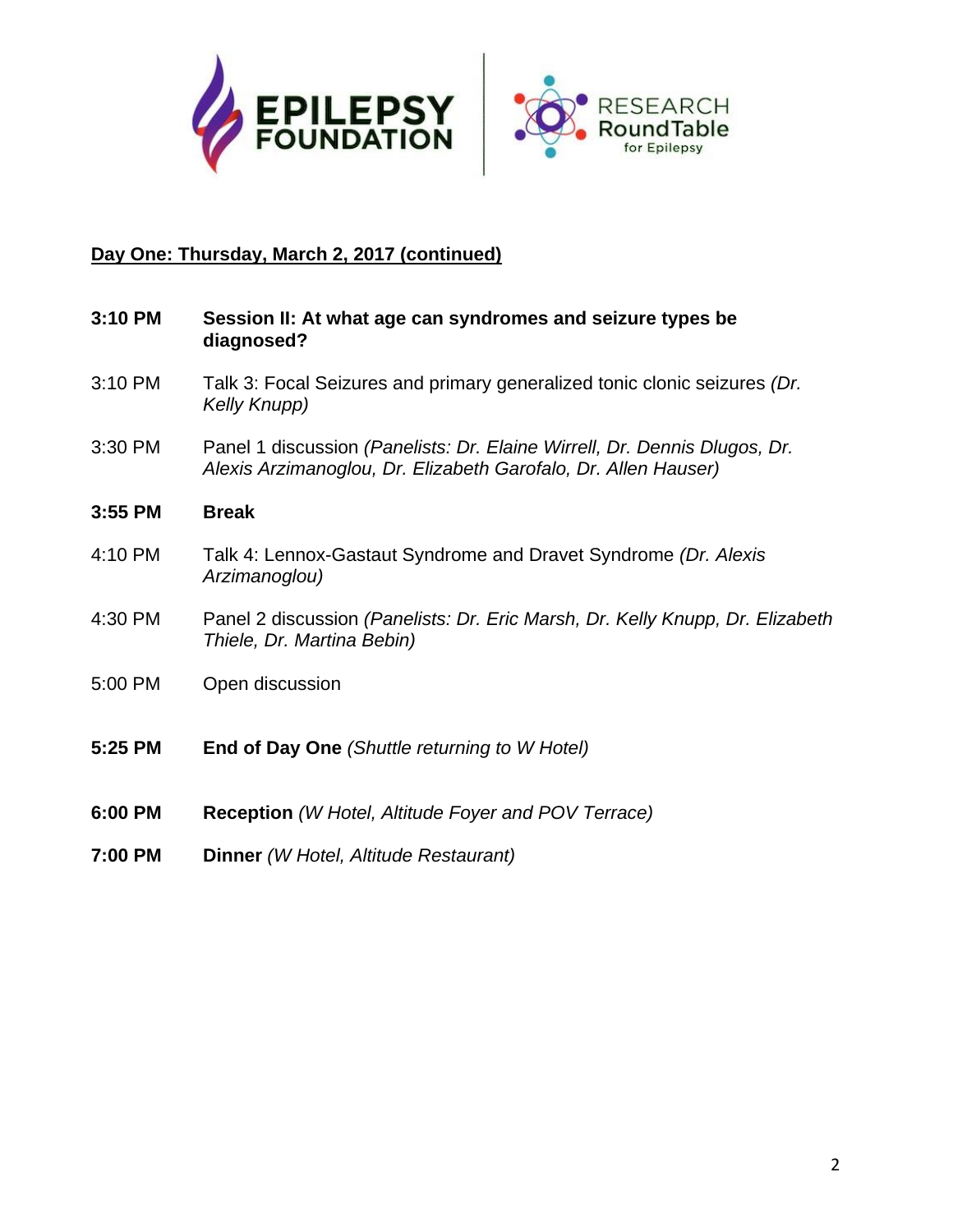



#### **2017 Research Roundtable for Epilepsy Pediatric Drug Development: moving toward a framework for antiepileptic drug use in children**

#### **March 2-3, 2017** American Institute of Architects Washington, DC

## **Day Two: Friday, March 3, 2017**

| 7:15 AM  | Shuttle leaving W Hotel for AIA (attendees should consider checking out<br>and bringing luggage at this time)                                                                  |
|----------|--------------------------------------------------------------------------------------------------------------------------------------------------------------------------------|
| 8:00 AM  | <b>Breakfast (AIA Social Gallery)</b>                                                                                                                                          |
| 9:00 AM  | <b>Meeting start (AIA Boardroom)</b>                                                                                                                                           |
| 9:05 AM  | Session III: The rationale for extrapolation<br>Talk 5 -Introduction to the rationale for extrapolation in focal seizures /<br>PEACE (Dr. O'Neill D'Cruz and Dr. Joga Gobburu) |
| 9:20 AM  | Talk 6: Extrapolation to children with idiopathic generalized epilepsy with<br>PGTCs (Dr. Allen Hauser)                                                                        |
| 9:40 AM  | Panel 3: Does data exist to justify further use of extrapolation in other<br>scenarios? Moderator: Dr. Dennis Dlugos                                                           |
|          | Panelists: Dr. Kelly Knupp, Dr. Alexis Arzimanoglou, Dr. Elizabeth Garofalo,<br>Dr. Alan Hauser                                                                                |
| 10:10 AM | Session IV: Discussion of optimal trial designs for infant/young child<br><b>studies</b><br>Moderator: Dr. Jacqueline French                                                   |
| 11:00 AM | <b>Break</b>                                                                                                                                                                   |